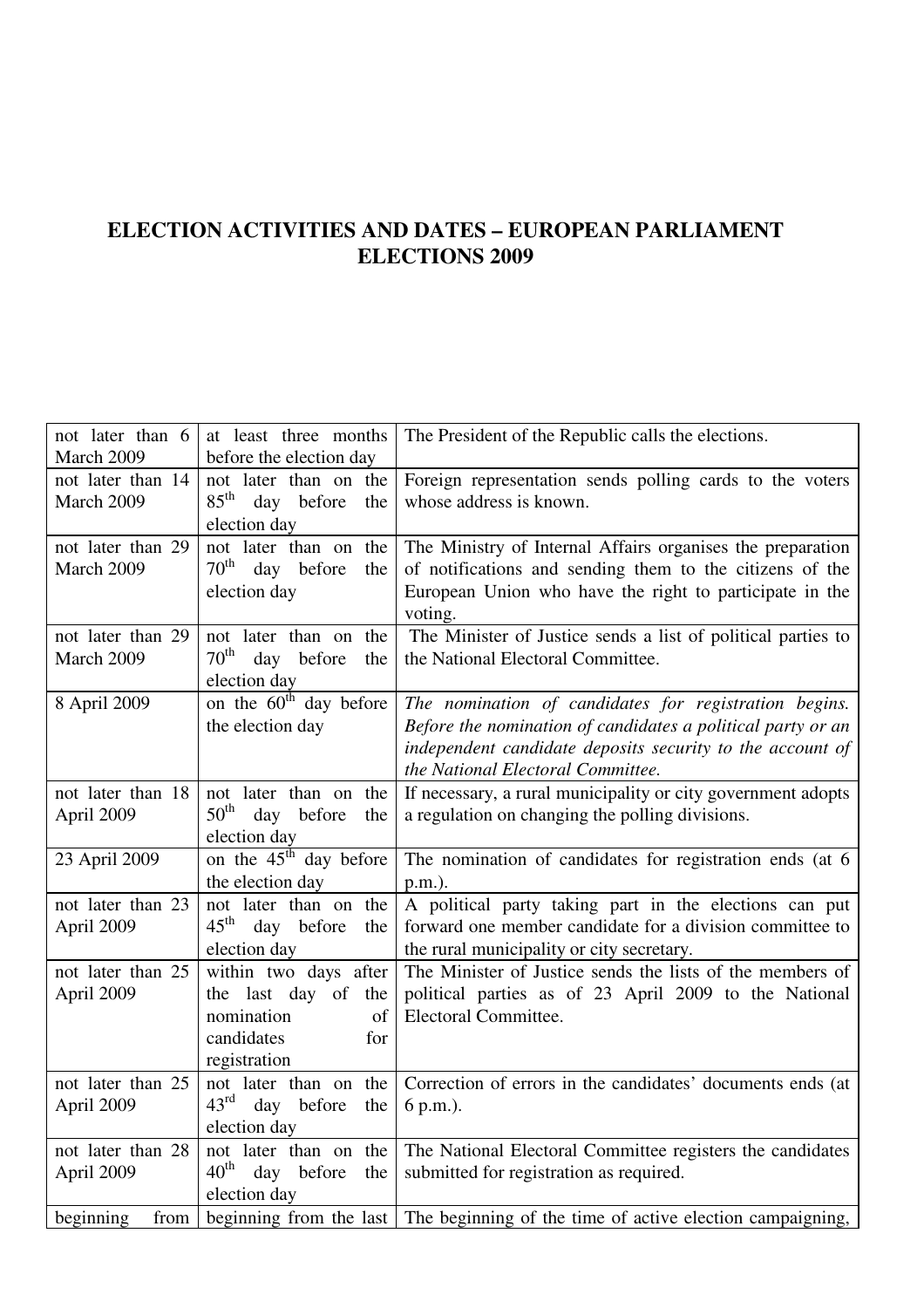| 28 April 2009                                                                              | day of the registration<br>of candidates                                          | during which any political outdoor advertising<br>is<br>prohibited.                                                                                                                                                          |
|--------------------------------------------------------------------------------------------|-----------------------------------------------------------------------------------|------------------------------------------------------------------------------------------------------------------------------------------------------------------------------------------------------------------------------|
| 1 May 2009 at<br>the latest, if the<br>candidates<br>are<br>registered on 28<br>April 2008 | within three days after<br>registration<br>of<br>the<br>candidates                | A candidate may decline to stand as a candidate by<br>submitting an application.                                                                                                                                             |
| not later than 8<br><b>May 2009</b>                                                        | not later than on the<br>30 <sup>th</sup><br>day before<br>the<br>election day    | Citizen of the European Union who has the right to<br>participate in the voting and who wishes to exercise that<br>right should submit a request to be entered in the list of<br>voters to the Ministry of Interior Affairs. |
| not later than 8<br><b>May 2009</b>                                                        | not later than on the<br>$30^{\text{th}}$<br>before<br>day<br>the<br>election day | Foreign representation should have received applications to<br>vote by post. At the first opportunity the representation<br>sends election documents to the voter.                                                           |
| 8 May 2009                                                                                 | on the 30 <sup>th</sup> day before<br>the election day                            | The Ministry of Interior Affairs prepares the polling lists.<br>Any changes made to the residential address less than thirty<br>days before election day shall not be taken into account.                                    |
| not later than 18<br><b>May 2009</b>                                                       | not later than on the<br>20 <sup>th</sup><br>day<br>before<br>the<br>election day | The Ministry of Interior Affairs organises the preparation<br>of polling cards and sending them to the voters.                                                                                                               |
| not later than 18<br><b>May 2009</b>                                                       | not later than on<br>the<br>$20^{\text{th}}$<br>day before<br>the<br>election day | Rural municipality or city councils appoint by a resolution<br>the chairman and eight members of division committees.                                                                                                        |
| 23 May 2009                                                                                | beginning from the $15th$<br>day before the election<br>day                       | The voters who have not received polling cards by 15 days<br>before the elections or whose polling card contains<br>incorrect information may file an application with the rural<br>municipality or city secretary.          |
| 28<br>$23$ to<br>May<br>2009                                                               | from the $15^{th}$ to the $10^{th}$<br>day before the election<br>day             | Voting is organised at foreign representations on at least<br>two days.                                                                                                                                                      |
| not later than 27<br><b>May 2009</b>                                                       | not later than on the<br>$11^{\text{th}}$<br>day<br>before the<br>election day    | The National Electoral Committee may revoke a resolution<br>on the registration of a candidate or register persons who<br>were not registered.                                                                               |
| not later than 27<br><b>May 2009</b>                                                       | not later than on the<br>$11th$ day before<br>the<br>election day                 | The Ministry of Internal Affairs organises the forwarding<br>of electronic polling list to the National Electoral<br>Committee.                                                                                              |
| 28 May to 3 June<br>2009                                                                   | from the $10^{th}$ to the 4 <sup>th</sup><br>day before the election<br>day       | Electronic voting begins on 28 May at 9 a.m. and lasts<br>round the clock until the end of voting on 3 June at 8 p.m.                                                                                                        |
| 31<br>$25$ to<br>May<br>2009                                                               | not later than during the<br>week before the start of<br>advance polls            | County electoral committee makes public the information<br>about the polling divisions in the county.                                                                                                                        |
| not later than 31<br><b>May 2009</b>                                                       | not later than before<br>voting opens                                             | Rural municipality or city government makes public the<br>information about the polling divisions in the rural<br>municipality or city.                                                                                      |
| not later than 31<br><b>May 2009</b>                                                       | not later than by the $7th$<br>day before the election<br>day                     | The Ministry of Internal Affairs organises the delivery of<br>polling lists to the division committees.                                                                                                                      |
| 1 to 3 June 2009                                                                           | from the $6^{th}$ to the $4^{th}$<br>day before the election<br>day               | Advance polls are held in all polling divisions from 22 p.m.<br>till 8 p.m. Voting outside the polling division of the voter's<br>residence, including at the location of the voter and the                                  |